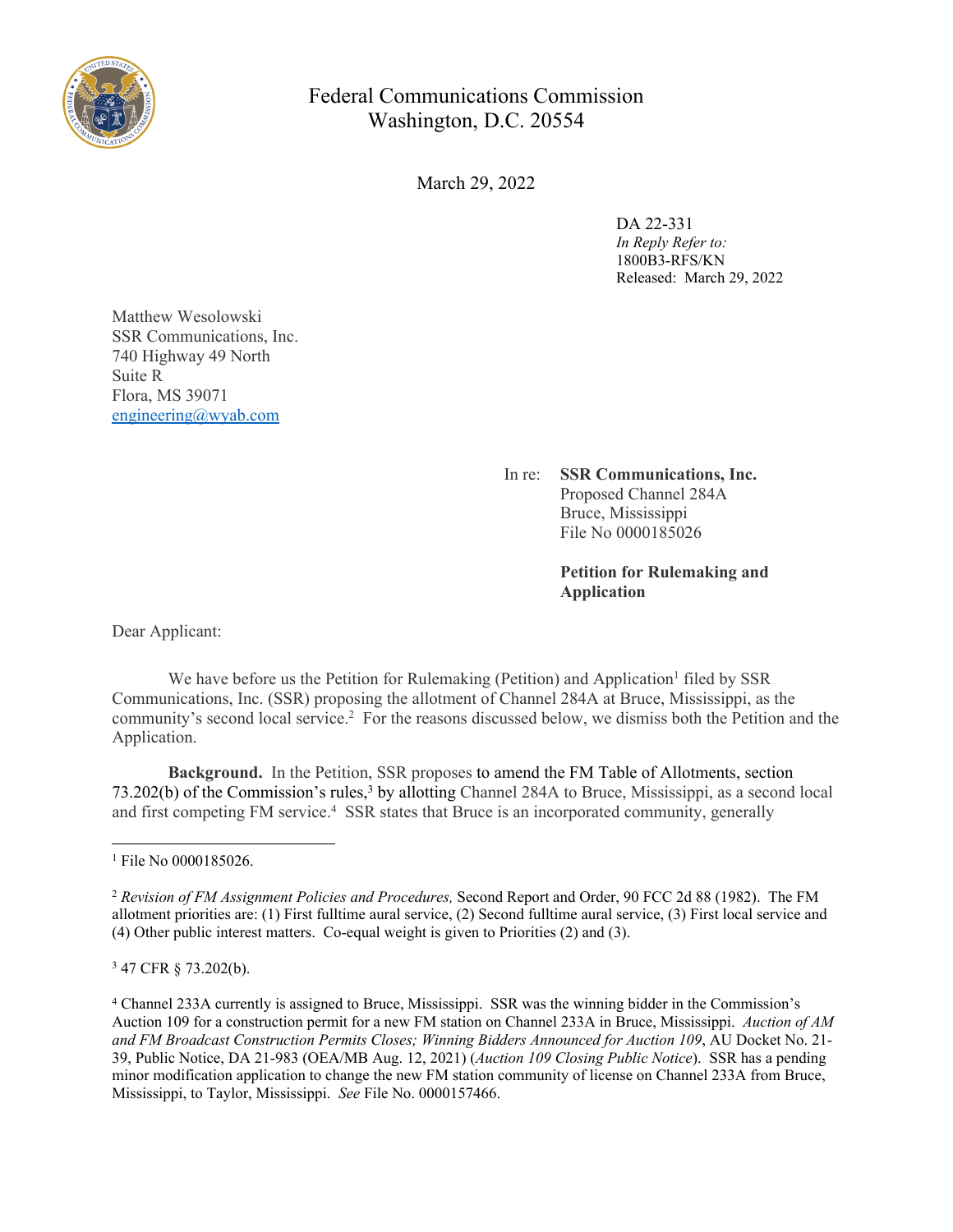sufficient for allotment purposes, with a 2020 United States Census population of 1,707 persons. SSR claims that Channel 284A can be allocated to Bruce, Mississippi at a reference site of 34-02-51 NL and 89-11-41 WL. SSR certifies that it will participate in a future Commission FM spectrum auction for a new permit at Bruce, and if it is the winning bidder, will build the station promptly.

**Discussion.** We find that SSR's proposal to cover Bruce, Mississippi with new reception service in the form of a "backfill" allotment is unavailing.

As a preliminary matter, based on a staff engineering analysis, we have determined that the Petition and the Application are technically defective for Channel 284A at Bruce, Mississippi. Based on uniform terrain, we conclude that the proposed 70 dBu contour would not provide 100 percent city-grade coverage to Bruce as required by section  $73.315(a)$  of the Commission's rules.<sup>5</sup> Therefore, we dismiss the Petition and the Application.

On alternative and independent grounds, we find that petitioner's proposal to use this vacant allotment as a backfill to prevent the removal of first local service at Bruce, MS violates the Commission's established backfill policy. In the *Second Order on Reconsideration* in the *Rural Radio*  proceeding*,* the Commission clarified what constitutes "reception service" for purposes of gain and loss analysis of areas and populations in the context of a community of license change.<sup>6</sup> The Commission explicitly rejected the use of "potential services" such as vacant allotments in gain and loss calculations holding that: "[F]or purposes of [gain and loss] calculations applicants should not count vacant FM allotments. . . . [O]ur increased scrutiny of reception service in gain and loss areas requires that we evaluate actual, rather than hypothetical service."<sup>7</sup> The Commission decided to include unbuilt construction permits but to exclude vacant allotments.<sup>8</sup> The Commission explained this decision by noting that, "in recent FM auctions a number of vacant allotments have gone unsold, calling into question whether such allotments may realistically be considered as future service."<sup>9</sup> Petitioner, as an auction winner, may not use this proposed vacant allotment as a backfill, as proposed by it.

7 *Id*.

9 *Id.*

<sup>5</sup> 47 CFR § 73.315(a). *See also, Bruce, Mississippi,* Report and Order, 29 FCC Rcd 8377 (MB 2014)(determining upon further staff engineering review based on uniform terrain the proposed 70 dBu contour would not provide 100 percent city-grade coverage on Channel 284A to Bruce as required by section 73.315 of the Commission's rules.).

<sup>6</sup> *See Policies to Promote Rural Radio Service and to Streamline Allotment and Assignment Procedures,* Second Order on Reconsideration, 27 FCC Rcd 12829, 12839 (2012) ("*Second Order*").

<sup>8</sup> *Id.* at 12839 (¶ 17).